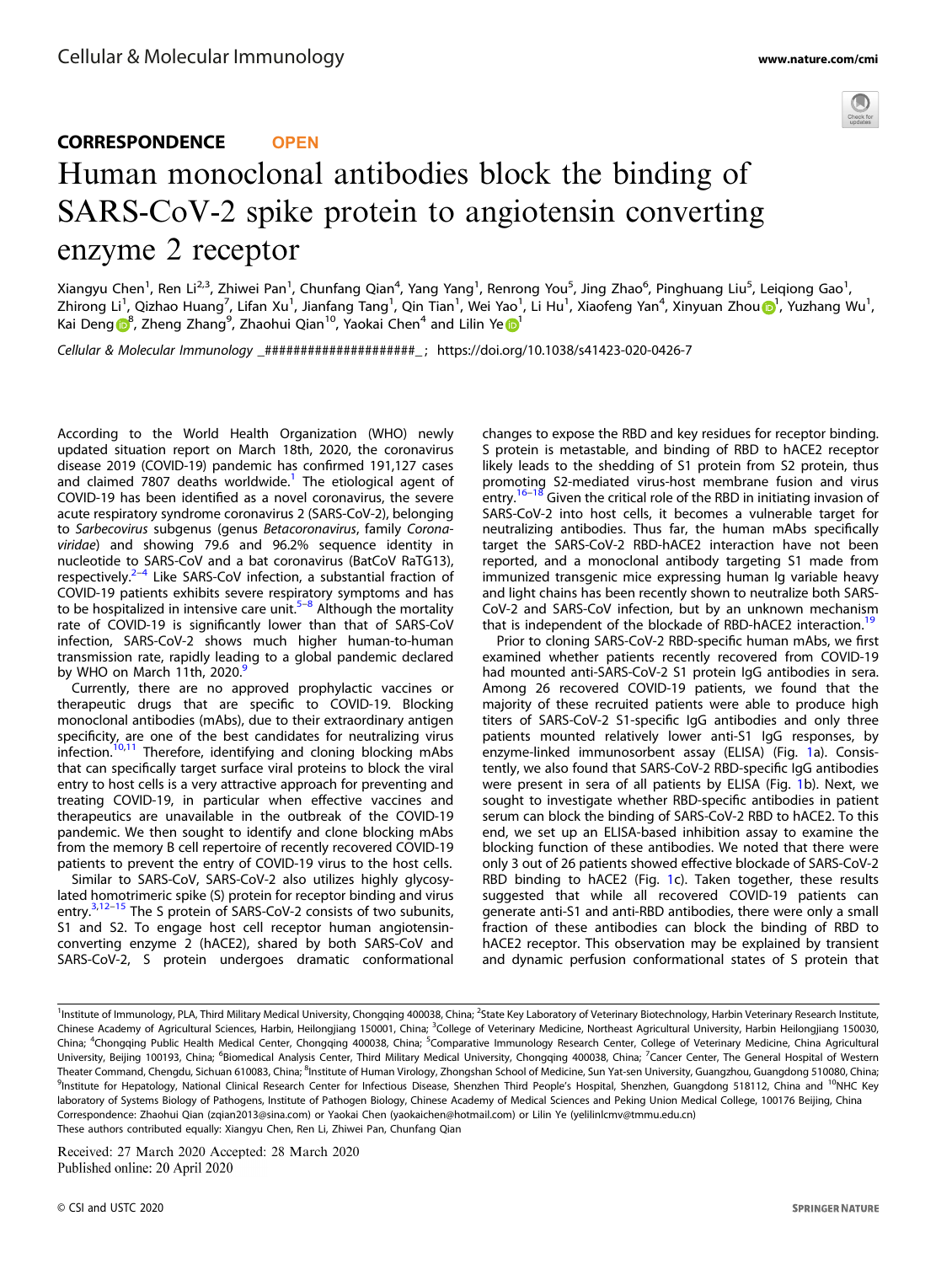Human monoclonal antibodies block the binding of SARS-CoV-2 spike. . . X Chen et al.

<span id="page-1-0"></span> $\overline{2}$ 



Fig. 1 Human monoclonal antibodies block the SARS-CoV-2 RBD protein-hACE2 protein interaction a ELISA binding assay of COVID-19 patient sera to ELISA plate coating of SARS-CoV-2 S1 protein. **b** ELISA binding assay of COVID-19 patient sera to ELISA plate coating of SARS-CoV-2 RBD protein. c COVID-19 patient serum-mediated inhibition of the SARS-CoV-2 S1 protein binding to hACE2 protein by ELISA. d An overall strategy of anti-SARS-CoV-2 RBD mAbs. e Flow cytometry analysis of SARS-CoV-2 RBD-specific IgG<sup>+</sup> B cells in PBMCs of healthy donor and patient XFQ. f Specificity of mAbs (311mab–31B5, -32D4 and -31B9 clones) to SARS-CoV-2 RBD protein by ELISA. g ELISA analysis of SARS-CoV-2 RBD-hACE2 interaction inhibited by 311mab–31B5, −32D4, and −31B9 mAbs. h Flow cytometry analysis of SARS-CoV-2 RBD-hACE2 interaction inhibited by 311mab–31B5, −32D4, and −31B9 mAbs. The numbers adjacent to the outlined areas indicate the percentages of anti-mouse IgG<sup>+</sup> hACE2-plasmid transiently transfected 293T cells, which are summarized in i (left panel). i (right panel) Mean fluorescence intensity (MFI) of Alexa Fluor 647 anti-mouse IgG in anti-mouse IgG<sup>+</sup> hACE2-plasmid transiently transfected 293T cells. j Antibody-mediated blocking of luciferase-encoding SARS-Cov-2 typed pseudovirus into hACE2/293T cells. NC, negative control. HD, healthy donor. The data are representative of two independent experiments with three replicates per group (f, g, i, j; error bars in f, g, i, j indicate the SD)

provide a very limited window for the immunogenic epitopes of RBD exposure to specific B cells.<sup>2</sup>

Next, we set out to clone human mAbs using the blood samples from three COVID-19 recovered patients, of which their sera showed potent hACE2 receptor binding inhibition. To this end, we sorted each SARS-CoV-2 RBD-specific, IgG class-switched memory B cell into a single well of the 96-well microplates. Subsequently, we used reverse transcription polymerase chain reaction to amplify IgG variable heavy chain (VH) and light chain (VL) from each single memory B cell. After cloning both VH and VL, we inserted both sequences into expression plasmids that encoding constant regions of human IgG1 heavy chain and light chain (Fig. 1d). $21$  We found that SARS-CoV-2 RBD-specific, IgG-positive memory B cells only enriched in COVID-19 recovered patients, but not in healthy controls (Fig. 1e), suggesting the specificity of our sorting strategy. After antibody cloning, we acquired three pairs of IgG VHs and VLs inserted expression plasmids.